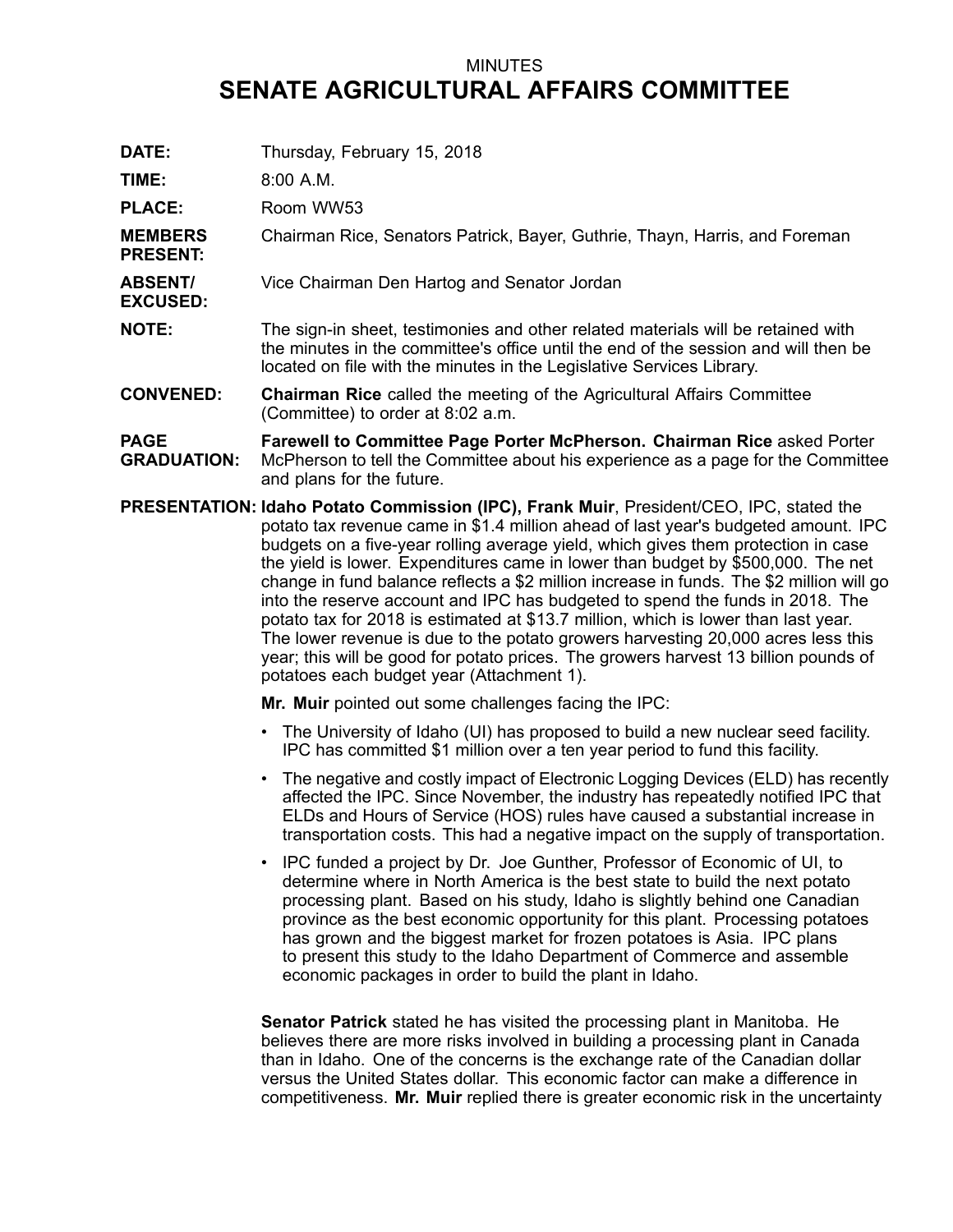of investing capital in another country because of the exchange rate fluctuation. IPC believes there is more stability in the United States, along with acreage, quality, water resources, and labor.

**Senator Harris** referred to the assessment rate of 12.5 cents per hundredweight and suggested IPC could charge up to 15 cents. He asked if IPC plans to raise this assessment rate in the future. **Mr. Muir** answered IPC had a discussion with the industry five years ago to raise the assessment rate to the 15 cents. Most of the industry supported the idea, but one organization opposed the increase, so IPC chose not to pursue the increase at that time. IPC recognizes with inflation the cost of media dollars will continue to increase. The budget must be adjusted yearly in other areas to cover the rising media cost. Fiscal year 2019 will be <sup>a</sup> lower income and budget year because there will be no reserve dollars available.

**Senator Harris** asked how the 12.5 cents equates to an acre of potatoes. **Mr. Muir** answered the dollar amount is approximately \$50 per acre which is one-and-one-half percent of the farmer's sales price. This is an incredible return on their investment for marketing efforts. **Senator Harris** asked how much <sup>a</sup> producer makes per acre. **Mr. Muir** explained the producer profit per acre is <sup>a</sup> mystery for <sup>a</sup> number of reasons. IPC does not receive that information. IPC produces <sup>a</sup> cost to production report every year and the industry is skeptical of the data. There are reports generated that reflect the dollar return to the Idaho growers. He believed that the most important report is the farm gate revenue which reflects the average price times production. For the last six years, this revenue averaged nearly \$1 billion <sup>a</sup> year. What portion of this translates into additional profit is also unknown.

**Mr. Muir** stated prices for potatoes need to be higher than at present. IPC does not set grower prices, but with the Idaho Brand, if there is <sup>a</sup> price increase it does not result in <sup>a</sup> volume decline. Idaho potatoes are <sup>a</sup> premium brand and sometimes Idaho's own entities do not price the product from that angle. If producers were at the meeting today, they would say they need to make more money on their crops. The last couple of years have been difficult for the producers to have <sup>a</sup> good return on their crops.

**Senator Thayn** asked if the 12.5 cents are paid for by the grower. **Mr. Muir** responded 60 percent of the 12.5 cents are paid by the grower and the remaining 40 percent is paid by the first handler, either the processor or shipper.

**Senator Harris** asked for an update on the Potato Cyst Nematode (PCN) Program. **Mr. Muir** explained, at present there are 3,000 acres in Idaho that are considered infested with PCN. There are an additional 5,400 acres connected to this acreage; which calculates to 8,400 acres, less than 2 percent of all Idaho potato producing acreage. The eradication methods have been very successful. Of the 25 fields treated since 2007, 80 percent passed the first test to be deregulated. The farmer of one of the fields put in <sup>a</sup> potato crop and the first test result after the harvest tested negative for PCN. The objective of the program ten years ago was to eradicate PCN in Idaho and allow growers, if they chose, to go back to growing potatoes in the treated fields.

There are other tools to use for PCN eradication, such as the litchi tomato that generates <sup>a</sup> suicide hatch for PCN. This allows less use of chemical to eradicate the cyst. IPC has been involved with researchers globally who come to Idaho to study the methods applied through the PCN Program. The federal government has committed over \$100 million towards PCN eradication program. If the federal government had not offered their assistance, the PCN problem would have fallen onto the producers. Ten years ago, several countries shut their borders to Idaho potatoes when PCN was announced. This was just after IPC opened up shipping contracts with these countries.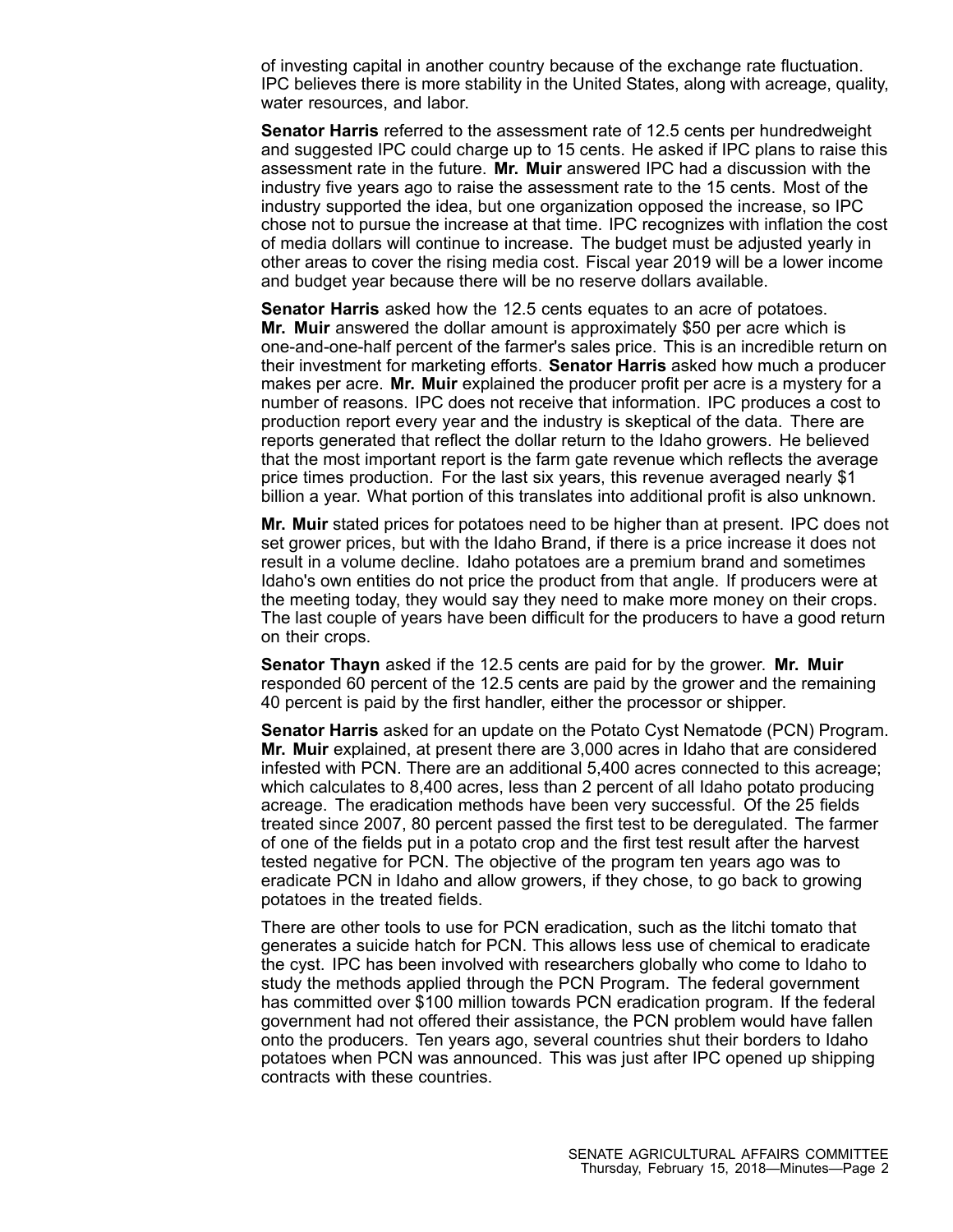**Senator Harris** asked for <sup>a</sup> brief explanation of the process of making <sup>a</sup> field clean from PCN. **Mr. Muir** replied that the eradication process is under the supervision of the United States Department of Agriculture (USDA) and Idaho State Department of Agriculture (ISDA) protocol. Once <sup>a</sup> field has tested positive for PCN <sup>a</sup> major testing of the entire field is completed to locate the hot spots in the field. In the beginning the protocol was to treat <sup>a</sup> field with methyl bromide. The producers are no longer using this chemical, but other chemicals. A series of cycles of the chemical application are applied and the acreage is tested after every harvest for PCN. If cysts are found in the ground, they are sent to UI and placed in <sup>a</sup> controlled environment with potato plants to see if they hatch. The PCN has to go through three cycles of the UI controlled environment; if the tests all come back negative the field is determined to be PCN free.

**Senator Guthrie** asked if an infected field could grow <sup>a</sup> different crop, such as hay, for three years and kill the cyst. **Mr. Muir** explained that <sup>a</sup> potato producer with an infected field can plant other crops, but it does not resolve the infestation. Test results indicate PCN can stay dormant for 30 years, waiting for the host crop to be planted. That crop will send out the chemical release to the cyst to release the nematodes. The concept of using <sup>a</sup> suicide hatch crop like litchi tomato can assist in eradicating PCN in infected fields. The tomato roots send out similar chemical signals to the PCN as the potato, but the cyst cannot attach to acquire nutrients from the litchi tomato.

**Senator Harris** asked what might be future potato prices. **Mr. Muir** answered that IPC's goal is for prices increase. This year has been <sup>a</sup> positive trend with lower acreage. As IPC audits retail prices across the country for price comparison, Idaho potato prices are always higher than local potatoes. Idaho potatoes are <sup>a</sup> premium priced product. When Idaho shippers reduce the price, they simply increase the margin for retailers. IPC's marketing campaign has raised awareness and consumer demand has gone up, so prices should rise.

**PRESENTATION: Idaho Wheat Commission (IWC), Blaine Jacobsen**, Executive Director, said the IWC is funded by <sup>a</sup> 3.5 cent per bushel tax; which translates into <sup>a</sup> budget of \$3.2 million. Half of IWC's revenue is spent on research, \$1 million goes to UI for various research programs; market development and grower education for the remainder of the revenue. The wheat industry is <sup>a</sup> \$415 million business and is the second largest crop in the State.

> In recent years world production has outpaced consumption, but there are opportunities opening up for Idaho produced hard red and white wheat varieties because of drought conditions on the Great Plains. Another benefit to Idaho wheat production is that almost two-thirds of the wheat is grown under irrigation, so the crop is very consistent. Idaho still attracts <sup>a</sup> large number of trade teams. Idaho shipped wheat to 26 states in the past year because Idaho has <sup>a</sup> reputation for quality and consistency. Many customers will pass by other wheat growing areas to get wheat from Idaho.

> IWC has worked for several years to establish hard white wheat in the Taiwan market and made substantial progress. Two wheat mills in Taiwan have agreed to contract for hard white Idaho wheat; several containers have shipped. Another growing market is Latin America, with 45 percent of the wheat exports out of United States (Attachment 2). Idaho, in collaboration with Oregon and Washington, are funding <sup>a</sup> wheat technician to grow the soft white sales in the countries of Chile, Colombia and Peru.

IWC had success in renegotiating <sup>a</sup> royalty split with the UI. IWC expects to direct about \$360,000 back into wheat breeding. The wheat industry is changing along